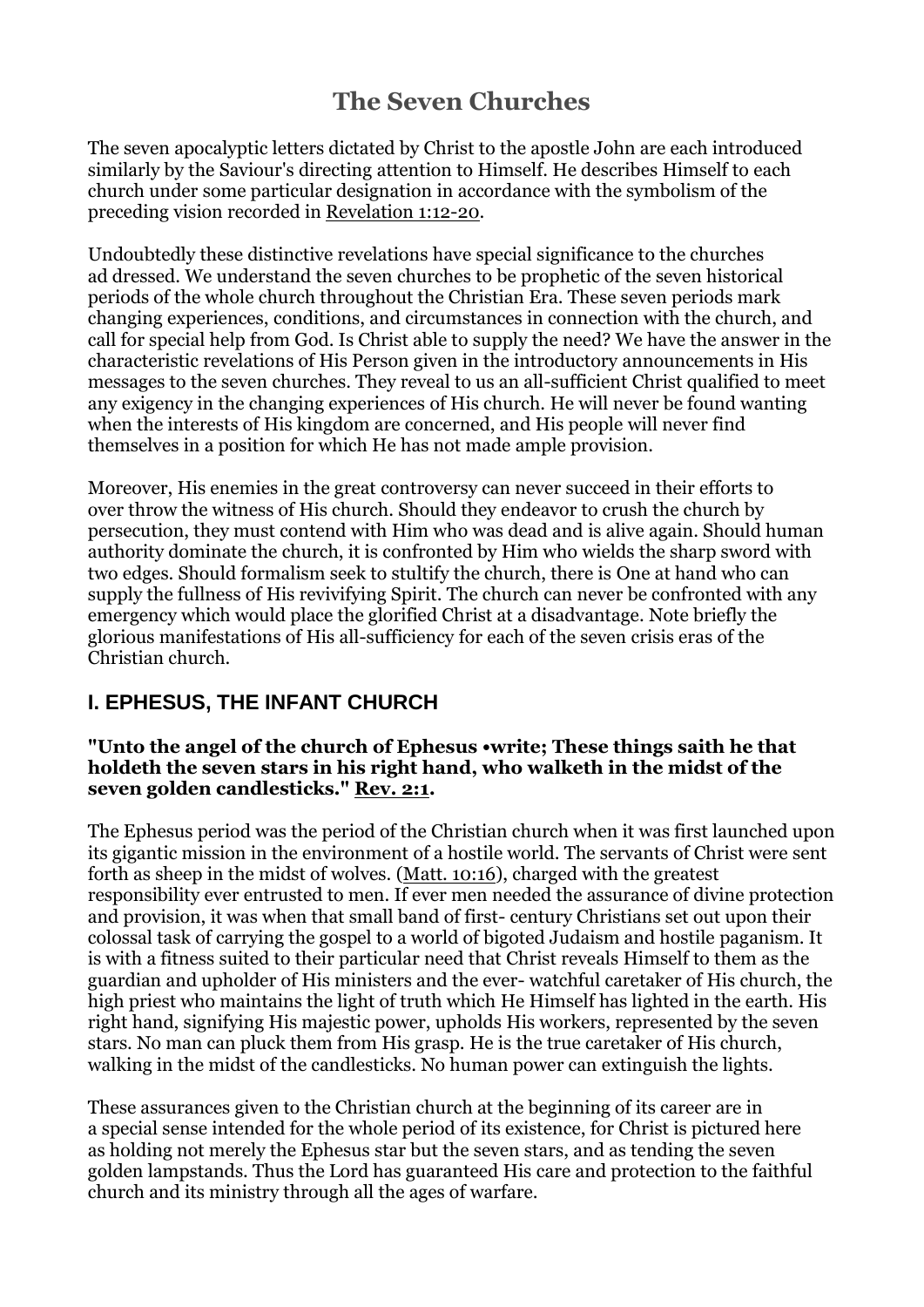## **2. SMYRNA, THE PERSECUTED CHURCH**

#### **"Unto the angel of the church in Smyrna write; These things saith the first and the last, which was dead and is alive." [Rev.](https://biblia.com/bible/esv/Rev.%202.8) 2:8.**

These are Christ's words to a persecuted church at a time when many were called to suffer for Him. The devil would cast some into prison and attempt to crush the life out of Christ's church. But when he had done his utmost through heathen cruelty and Diocletian hate, there still remained the One whose name was the First and the Last, the Eternal One. He had conquered even death itself. How appropriate that to Smyrna, Christ reveals Himself as the one slain by His enemies, but risen to life again, a victor over the tomb. The cause of such a one could never be vanquished by the martyrdom of His saints. How comforting to the suffering and dying saints was this revelation of a Saviour who had conquered death and had a crown of life to bestow! It would seem that no other revelation of Christ could fit Smyrna better than Christ, the conqueror of Death and the eternal Life-Giver.

### **3. PERGAMOS, THE AUTHORITARIAN CHURCH**

#### **"Unto the angel of the church in Pergamos write; These things saith he that hath the sharp sword with-two edges." Rev. [2:12.](https://biblia.com/bible/esv/Rev.%202.12)**

The sharp sword with two edges which is represented as proceeding out of Christ's mouth[\(Rev.](https://biblia.com/bible/esv/Rev.%201.16) 1:16) is described by Mrs. E. G. White as "an emblem of the power of His word."(Acts of the Apostles, p. 582.) In this reference Pergamos signifies judicial authority. The context with its reference to the God-opposing "doctrine of Balaam" [\(Rev.](https://biblia.com/bible/esv/Rev.%202.14) 2:14) recalls the instances when "God's anger was kindled" against Balaam, and an angel of the Lord with stood him with "his sword drawn in his hand."(See Num. [22:22-32.](https://biblia.com/bible/esv/Num.%2022.22-32)) The Christ with the two-edged sword is Christ the judge, the Christ of authority and power who has testified, "The word that I have spoken, the same shall judge him [the one who will not receive His words] in the last day." [John](https://biblia.com/bible/esv/John%20121) 12[148.](https://biblia.com/bible/esv/John%20121)

And how appropriate is this revelation when we remember that the Pergamos period was the time when human authority usurped the authority of the divine head of the church, the period when "that man of sin" (2 [Thess.](https://biblia.com/bible/esv/2%20Thess.%202.3) 2:3) "exalted himself above all that is called God"(verse 4), and the authority of human tradition was substituted for the authority of the Word of Christ in the Bible.

### **4. THYATIRA, THE APOSTATE CHURCH**

#### **"Unto the angel of the church in Thyatira write; These things saith the Son of God, who hath his eyes like unto a flame of fire, and his feet are like fine brass." Rev. [2:18.](https://biblia.com/bible/esv/Rev.%202.18)**

We come now to the full development of the .great apostasy when the symbolic little horn of Daniel is doing its blasphemous work. This is the period of Antichrist and the seeming de feat of the true church. "That woman Jezebel" (Rev. [2:20\)](https://biblia.com/bible/esv/Rev.%202.20) reigns in the so-called kingdom of Christ. Great words are spoken against God, the saints are worn out by long persecution, the law of God is changed,, and the truth is cast down to the ground and trampled upon. Christ is defied and counterfeited. The very existence of the kingdom of grace is challenged.

Surely in circumstances such as these it is significant that Christ now announces Himself as "the Son of God." The title occurs only in this place in the Apocalypse. With His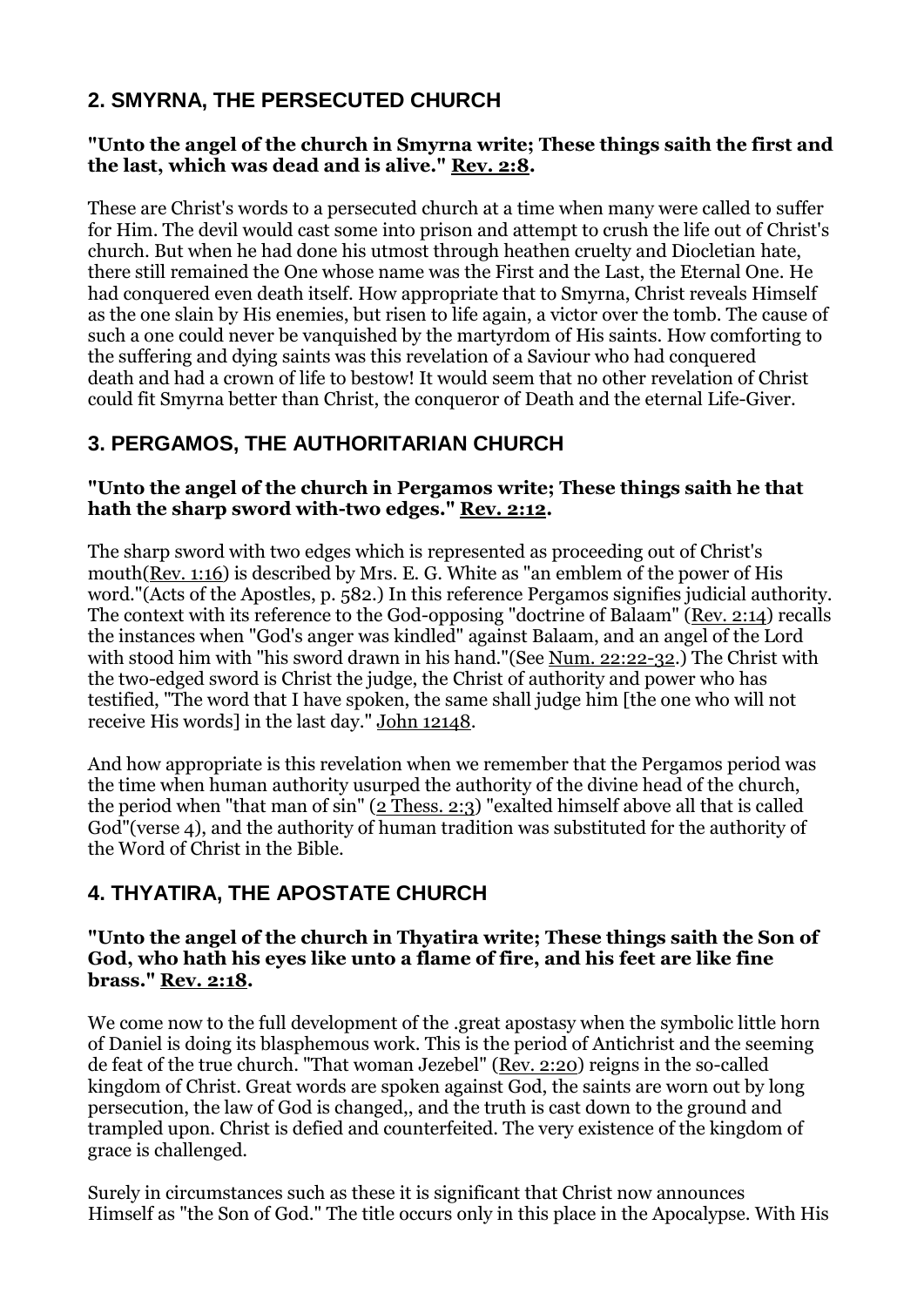eyes like a flame of fire He is the omniscient Son of God fully cognizant of all the dark deeds in this dark age of Thyatira. His feet are like glowing brass at white heat as it appears in the process of fire. The reference to fiery feet associated with the thought of His coming (verse 25) draws the mind to His coming in judgment at the Second Advent to "burn up the chaff with unquenchable fire" [\(Matt.](https://biblia.com/bible/esv/Matt.%203.12) 3:12). The letter deals throughout with judgment on Jezebel and her children. The piercing eyes and the burning feet reveal Christ the divine Son of God as the avenger of His cause.

# **5. SARDIS, THE DEAD CHURCH**

#### **"Unto the angel of the church in Sardis "write; These things saith he that hath the seven Spirits of God." [Rev.](https://biblia.com/bible/esv/Rev.%203.1) 3:1.**

Sardis marks the age of a dead formalism in the church, for which there is only one remedy—not creed, but the life-giving Spirit of God. Christ presents Himself to needy Sardis, with its absence of spiritual vitality, as the sup plier of the Holy Spirit. He also draws the attention of the ministry to Himself as their source of strength. "Even in Sardis" (verse 4) He is not without witness. He still holds the stars. The candle of truth is still burning. Neither the darkness of Thyatira nor the dead- ness of Sardis has deprived Him of a light in the earth.

## **6. PHILADELPHIA, THE DISAPPOINTED CHURCH**

#### **"Unto the angel of the church in Philadelphia write; These things saith he that is holy, he that is true, he that hath the key of David, he that openeth, and no man shutteth; and shutteth, and no man openeth." [Rev.](https://biblia.com/bible/esv/Rev.%203) 3 [17.](https://biblia.com/bible/esv/Rev%203.17)**

The church of brotherly love was the church with the sweet message and the bitter experience. [\(Revelation10.](https://biblia.com/bible/esv/Rev10)) Looking as it did to the imminent advent of Christ, and yet failing of its realization at the expected hour, this church needed special assurance to keep it steadfast. And this is given abundantly. The assurance comes from the Holy One, and the believers need that "holiness, without which no man shall see the Lord." (Heb. [12:14.](https://biblia.com/bible/esv/Heb.%2012.14)) Christ is the true, genuine one, not a false Messiah who has led them to trust in some false hope. The promises of the true Messiah are sure. He possesses the key of David, which symbolizes His regal right. The throne of David is His, and believers may rest assured that He will reign. The minds of His followers are directed to His priestly work in the sanctuary above where no human power can hinder the outworking of His plans. He opens one phase of His ministry and closes another, and His purposes know no delay. (See The Great Controversy, pp. 428- 430, 435.) The blessed hope in the hearts of His followers, though not realized when they expected it, is the promise of the genuine one, and will meet its fulfillment.

# **7. LAODICEA, THE SELF-CONTENTED CHURCH**

#### **"Unto the angel of the church of the Laodiceans write; These things saith the Amen, the faithful and true witness, the beginning of the creation of God." Rev. [3:14.](https://biblia.com/bible/esv/Rev.%203.14)**

The last prophetic letter brings us to the hour of God's judgment. The prevailing spirit of this last hour is one of spiritual lukewarm- ness, a feeling of spiritual security with a tendency to trust in "goods" (verse 17) to the neglect of heart religion.